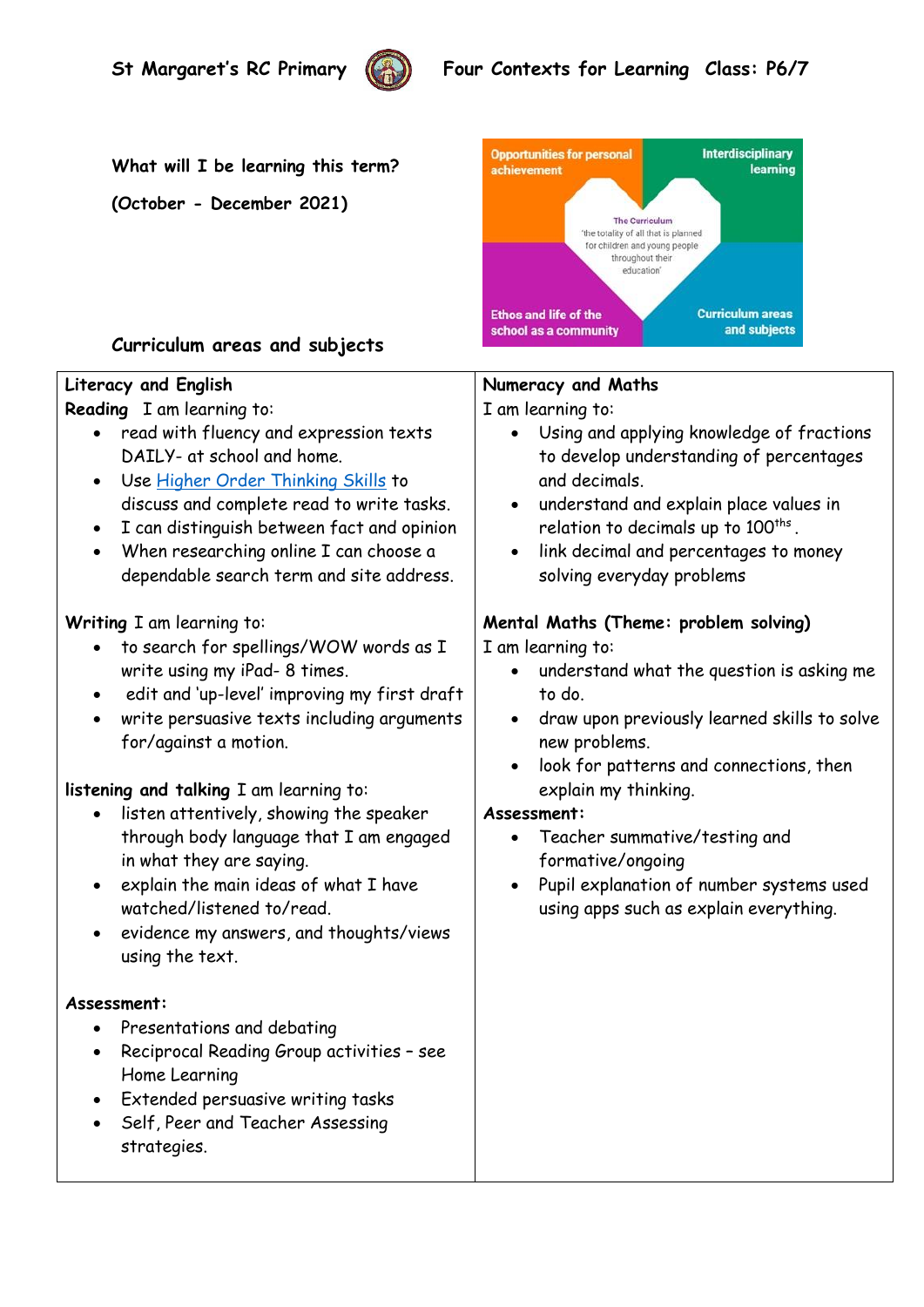| I will be learning to:<br><b>HWB</b>                                                                                                                                                                                                                                                                                                                                                                                                                                                                                      |
|---------------------------------------------------------------------------------------------------------------------------------------------------------------------------------------------------------------------------------------------------------------------------------------------------------------------------------------------------------------------------------------------------------------------------------------------------------------------------------------------------------------------------|
| a) keep myself active and fit having PE twice a                                                                                                                                                                                                                                                                                                                                                                                                                                                                           |
| week                                                                                                                                                                                                                                                                                                                                                                                                                                                                                                                      |
| b) Keep Myself Safe - strategies to help in                                                                                                                                                                                                                                                                                                                                                                                                                                                                               |
| challenging situations.                                                                                                                                                                                                                                                                                                                                                                                                                                                                                                   |
| c) use the Zones of Regulation - helping me to<br>regulate my emotions and develop strategies to<br>help me with this.<br>d) share any anxieties or questions I have in<br>regular Circle Times and Check-ins.<br>e) understand how my rights affect me and my<br>peers.<br>f) understand how mental wellbeing is important<br>and use strategies to help keep my mental<br>wellbeing healthy<br>g) help lead the school in developing and<br>awareness of and strategies to help improve<br>mental health and wellbeing. |
| <b>Expressive Arts</b><br>I am learning to:<br>Use ICT as a medium for creative<br>modelling- Nativity stop motion<br>Prepare and deliver short debates on<br>motions for/against a motion<br>sing in time, tune - Christmas carols using<br>instruments as accompaniment<br>I will perform in front of an audience<br>(virtually/pre-recorded)<br>create festive ornaments<br>create festive artwork in various mediums<br>using famous artists as inspiration.                                                          |
|                                                                                                                                                                                                                                                                                                                                                                                                                                                                                                                           |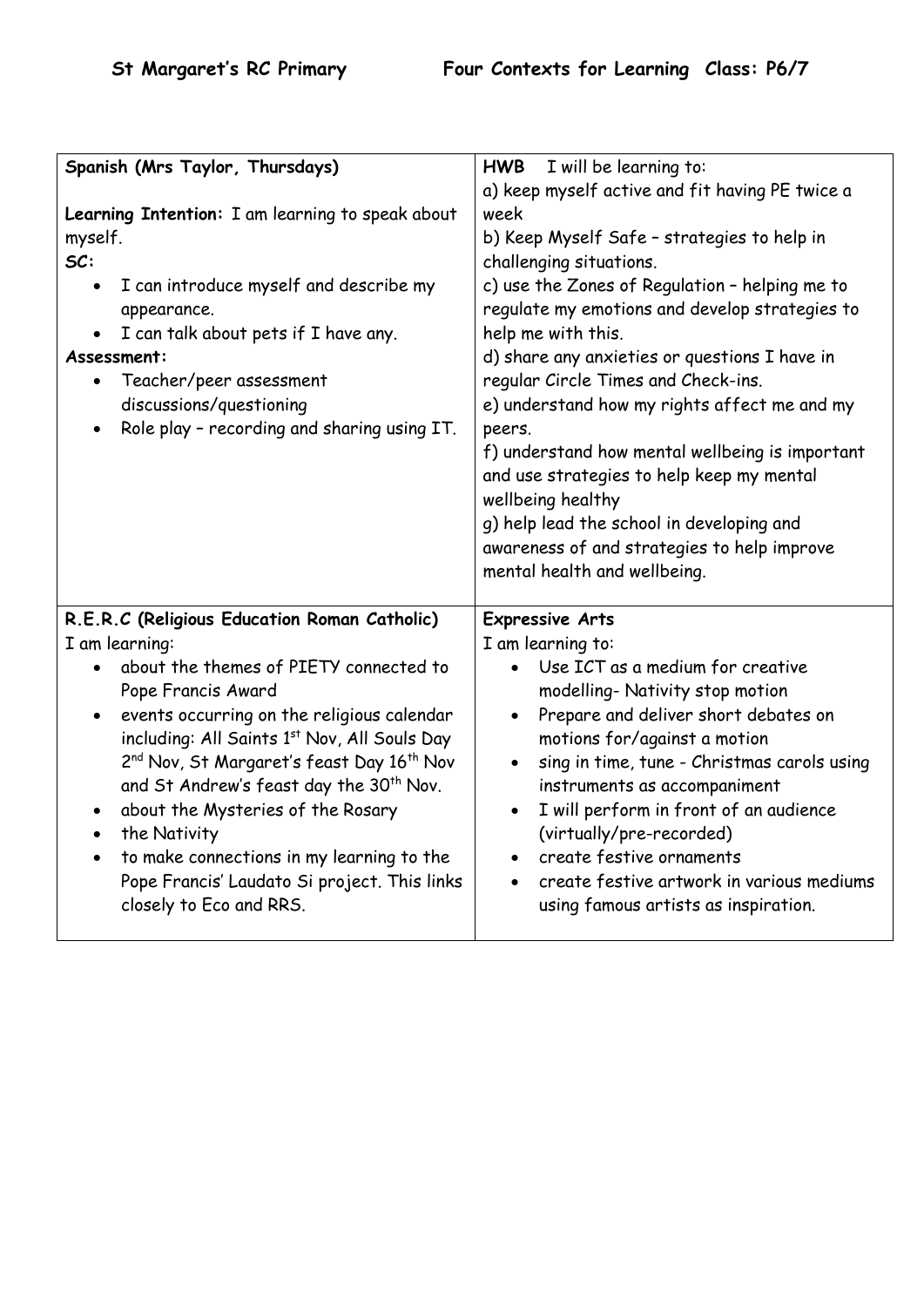### **Interdisciplinary Learning**

#### **Focus:**

## **Oct – Dec; Global Technology**

I am learning:

- types of renewable energy available
- how to reduce our carbon footprint
- about the design, prototype and testing process for new technological equipment.
- to use simple programming skills Marty robots and Beebots.
- about career possibilities in technology and renewables

**Assessment:** Written research, presentation of new design concept,

#### **Dec: Christmas**

I am learning:

- to use stop-start animation on iPads to depict the Nativity
- to sing with a choir group taking note of beat, rhythm and timing
- to use instruments to accompany singing considering beat, timing and rhythm
- to create festive ornaments and artwork.

**Assessment:** presentation planning, creation and delivery to an audience.

### **Ethos and life of the school as a community**

- Primary 6 & 7 will continue to work with their Buddies in Primary 1 regularly. We will be working outdoors completing many different activities including ICT, story reading, art activities, sports and more.
- Pupils will be continuing and building upon the completed 'Knowledge' theme moving onto the new theme of 'Piety' in their Pope Francis Award
- Pupils will be leading in the school HWB pupil group focusing on the importance of mental health and wellbeing and working towards submitting for the HWB Award.



- Pupils will continue to participate in Rights Respecting Schools and Eco themes during the term.
- Our Primary 7 House Captains will be leading our House Points system and promoting our healthy choices.
- P6/7 reps will be promoting and noting weekly healthy snacks. All points contributing to our House Points system.